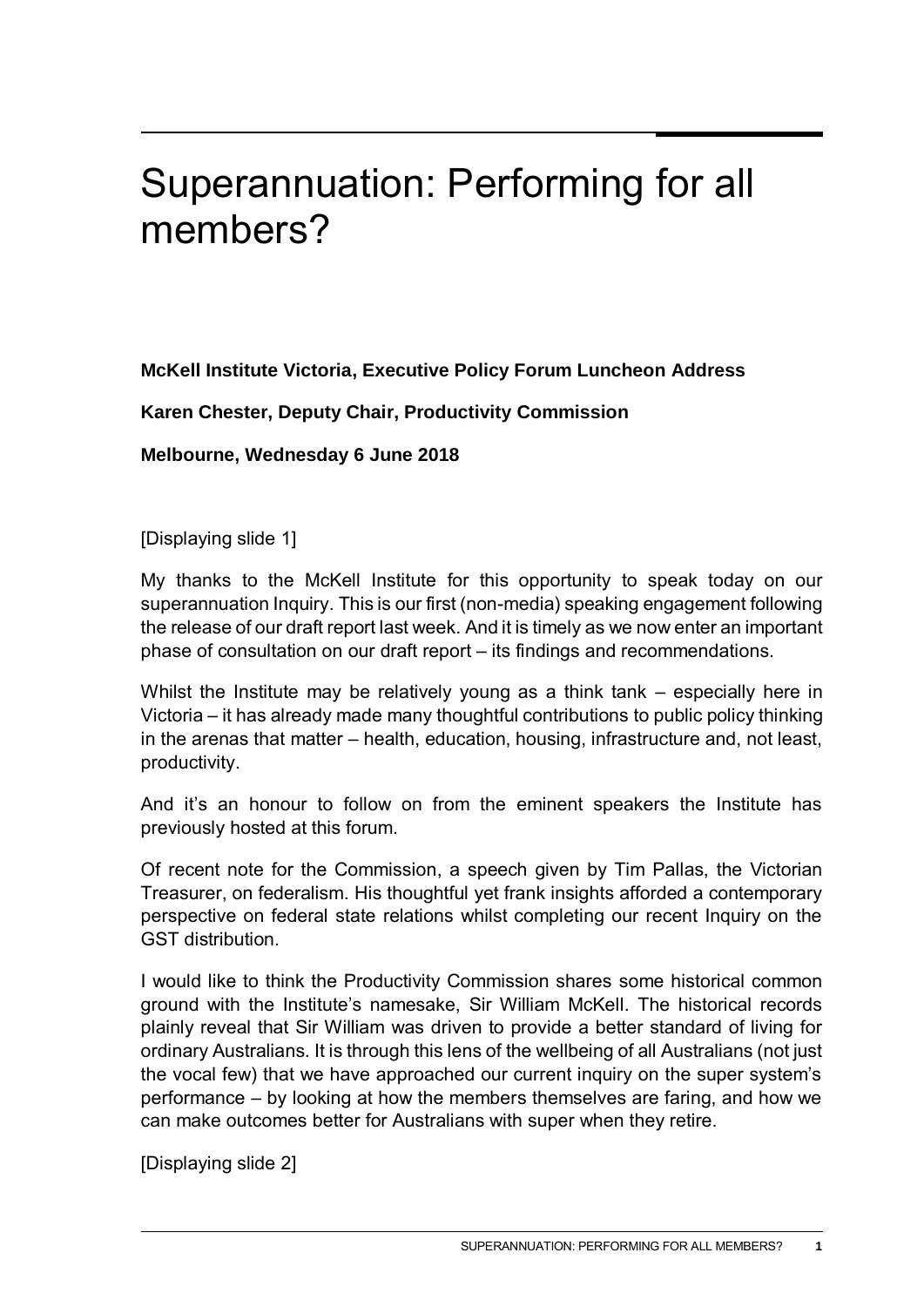There is perhaps one thing that all participants in our super inquiry can agree upon: there is much content in our draft super report – one commentator suggested more than a Netflix Original. So today, in the time we have, I will focus on its main findings and recommendations. You have probably read and seen much already in the media as the anticipated debate unfolds, much of which has been accurate, but there a few things that haven't got as much airtime as others and which I'll draw attention to today.

I'll briefly canter through:

- our approach to the Inquiry, with some important social context on the system today – it's a story of an evolving social context;
- $\bullet$  the outcomes members are getting  $-$  it's not a world of averages; and
- our proposed package of improvements.

#### [Displaying slide 3]

Our draft report is the culmination of much endeavour and consultation by the Commission. It is now more than two years since the Government tasked us to assess the performance of our \$2.6 trillion super system. We knew this would be a gargantuan public policy assignment. Its performance matters today for the retirement savings and thus wellbeing of 14.8 million Australians and their families. And those savings represent a fifth of the wealth of all Australian households. Only the family home is of greater wealth value to Australians today.

Some of you may also recall the Commission's endeavour in retirement incomes commenced even earlier in 2015 with two self-initiated reports – Post Retirement Super and Housing Decisions of Older Australians. Indeed these reports had a hand in the Commission being tasked with our current Inquiry.

For our current Inquiry, the Government afforded us the rare opportunity in public policy today to hasten slowly. And for that we are fortunate. It allowed the Commission's endeavour to span a three stage investigation. In stage 1 we developed criteria for assessing the performance (efficiency and competitiveness) of the super system. Then in stage 2 we developed alternative models for allocating default fund members to products. This was designed to be a 'top drawer' report as an input to our current stage 3 inquiry.

We released a draft report for stage 2 last year, and the Government subsequently agreed for us to complete stage 2 alongside the final stage 3 Inquiry.

Since we began the three-stage process in early 2016, we have received well over 300 submissions, met with over 120 parties in both Australia and overseas, held five technical roundtables and conducted a round of public hearings. And we will continue to consult widely as we finalise our report by the end of this year.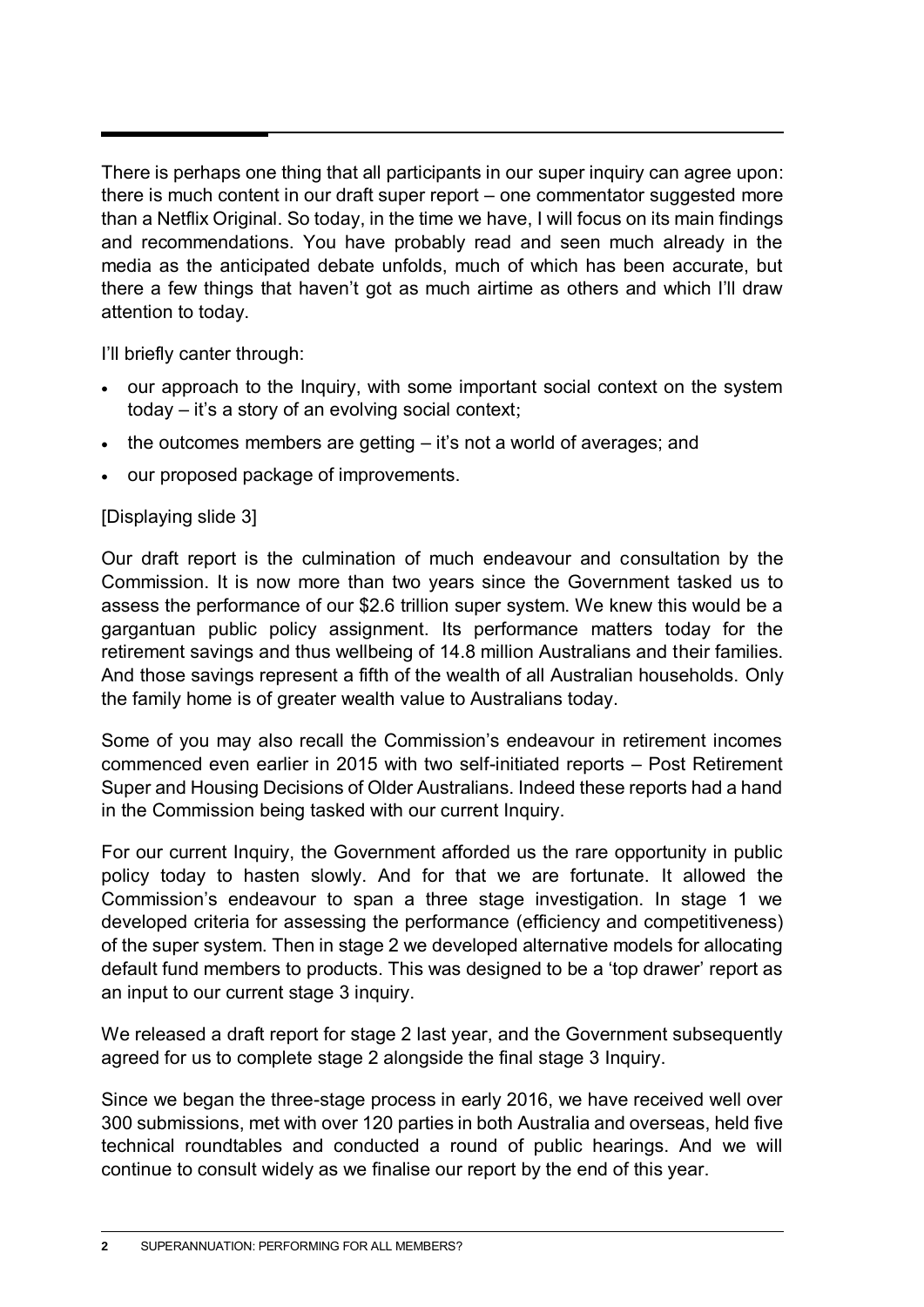## [Displaying slide 4]

Much of the analysis in our draft report is new and novel. No-one has assessed the performance (through the lens of efficiency and competitiveness) of a superannuation or pension system in its entirety before, so we had to venture into new territory. Now many may emit a yawn in thinking of our stage 1 study – developing an assessment framework. It consisted of 5 system level objectives, 22 assessment criteria, and 79 points of evidence to gather and analyse. But this stage was critical to the draft report we released last week. For it gave us the latitude to undertake in-depth and novel analysis to inform our findings. For good public policy can rarely emerge unless it is coaxed through a comprehensive and robustly harvested evidence base. So we worked out in stage 1 what we had to harvest and how. And we also identified where we had to extract or develop new data to inform that evidence base and analysis. And in a calmer environ than we find ourselves in today.

One of the key innovations was to construct investment benchmark portfolios. To allow us to compare performance, agnostic of asset allocation. The benchmark portfolios are weighted averages of financial market index returns, with the weights determined by the asset allocation of the fund, segment or product we are benchmarking. We then made adjustments for investment fees, admin fees and taxes that reflect the experience of super funds.

So our benchmarks are a measure of whether funds are adding value against the market's performance. And by adjusting for differences in asset allocation, we are able to do what no-one has managed to do before – compare apples and zebras. Now, such benchmark analysis is not new and novel for the super funds. Indeed to undertake basic performance attribution should be bread and butter. But what is new and novel is to do it across an entire super system (by segment, fund and product). And the sweat that accompanied our endeavour was a function of the very poor data we had to work with.

Importantly, we are using our benchmark to identify where there is long-term underperformance in the system. We define underperformance as being 25 basis points or more below the benchmark – a margin allowing us to err on the side of affording funds the 'benefit of the doubt' and to reflect the modicum of uncertainty in the benchmarks arising from data issues, all of which we document in our draft report.

Another novel feature of our report is its cameo analysis – we used these to show how the performance and problems of the super system can compound over time to add to or erode members' retirement balances. Most of the cameos assume a full-time worker starting their first job today at age 21 and retiring at 67, in the year 2064. But we also undertook a cameo for a 55 year old today, also retiring at age 67. The cameos reveal both the downside of today's problems and, of equal import, the upside to the problems being removed. And some of the cameos show how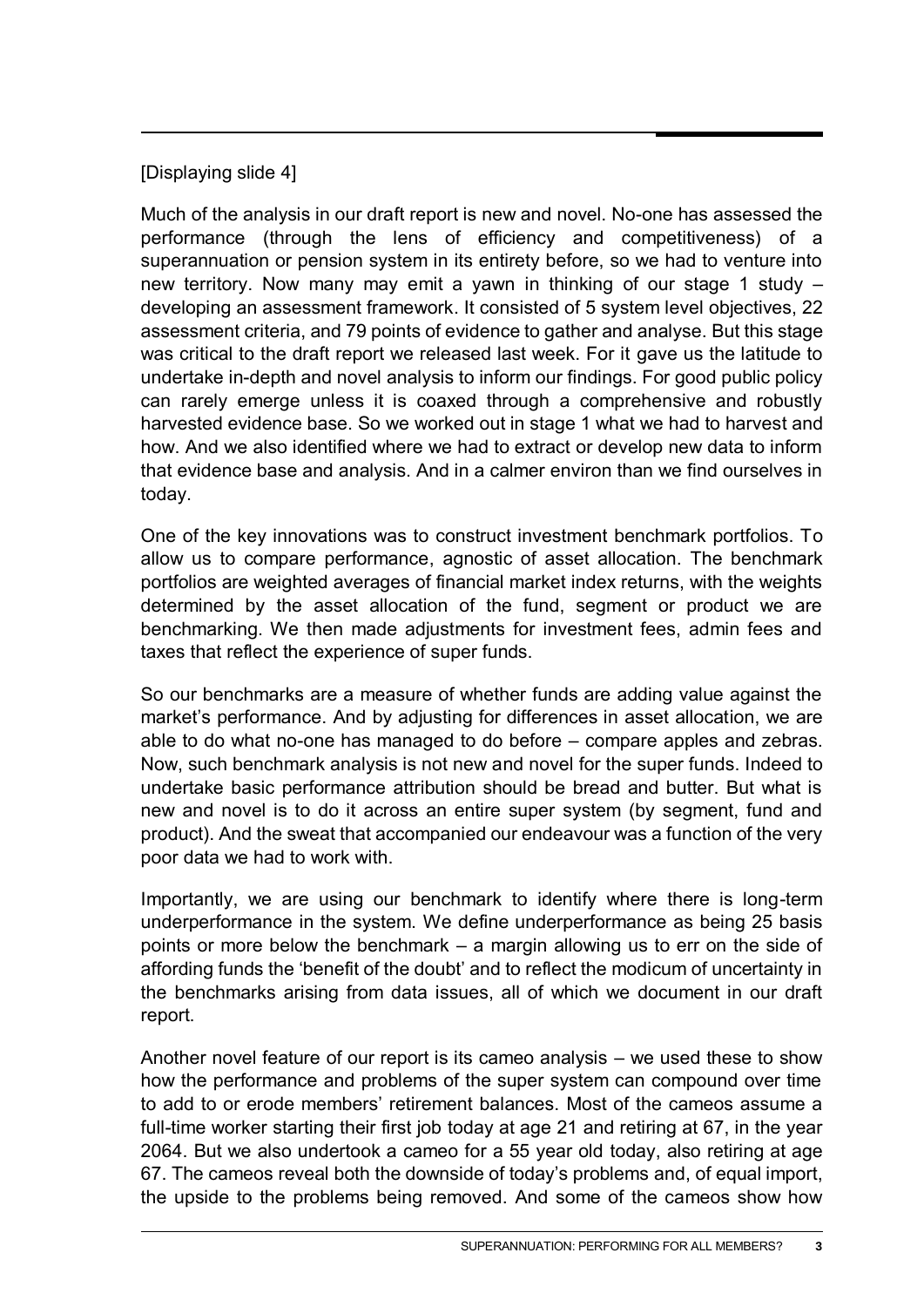regressive some of the system's failings are for particular cohorts of disadvantaged workers – those with disrupted participation in the workforce.

We conducted econometric analysis to measure the impacts of product proliferation on costs and fees, and used stochastic analysis to look at how these fees affect members' retirement balances. We also used stochastic analysis to assess the value of life cycle products to members. Today these products represent 30 per cent of MySuper products.

And we have advanced our econometric work on economies of scale, to be released as a post-draft report supplementary paper in August.

[Displaying slide 5]

So before being able to assess the system's performance we needed to harvest data. To fill the many data gaps we identified in Stage 1, the Commission undertook 4 surveys. Two member surveys and two fund surveys.

The first member survey was an experimental choice survey of members on how members might behave in choosing a super fund when assisted by a shortlist of good products. This was a key input to our assessment of alternative default models.

The second member survey was broader – to gather evidence about members' understanding of super and their experiences with the system. This provided insights for example on what members value and the incidence of unintended multiple accounts.

On the fund surveys, the first was to gather data on fund activities and outputs – largely filling gaps in what the regulators collect or where the reporting to the regulators is of poor quality. Alas the overall quality of responses to the survey was disappointing. Many participants skipped questions or provided incomplete data. And responses were particularly poor for questions relating to net returns and fees. This has prevented us from doing some important analysis – international performance comparison and better understanding the systemic difference between the performance of industry and retail segments.

The content of the responses (and the gaps) when viewed across all funds proved evidence in and of itself.

We wrote to all fund CEOs on the day of release of our draft report providing a further opportunity to provide the Commission with the key data needed to complete its analysis.

[Displaying slide 6]

So what outcomes are the 14.8 million Australians with super (along with their families) getting?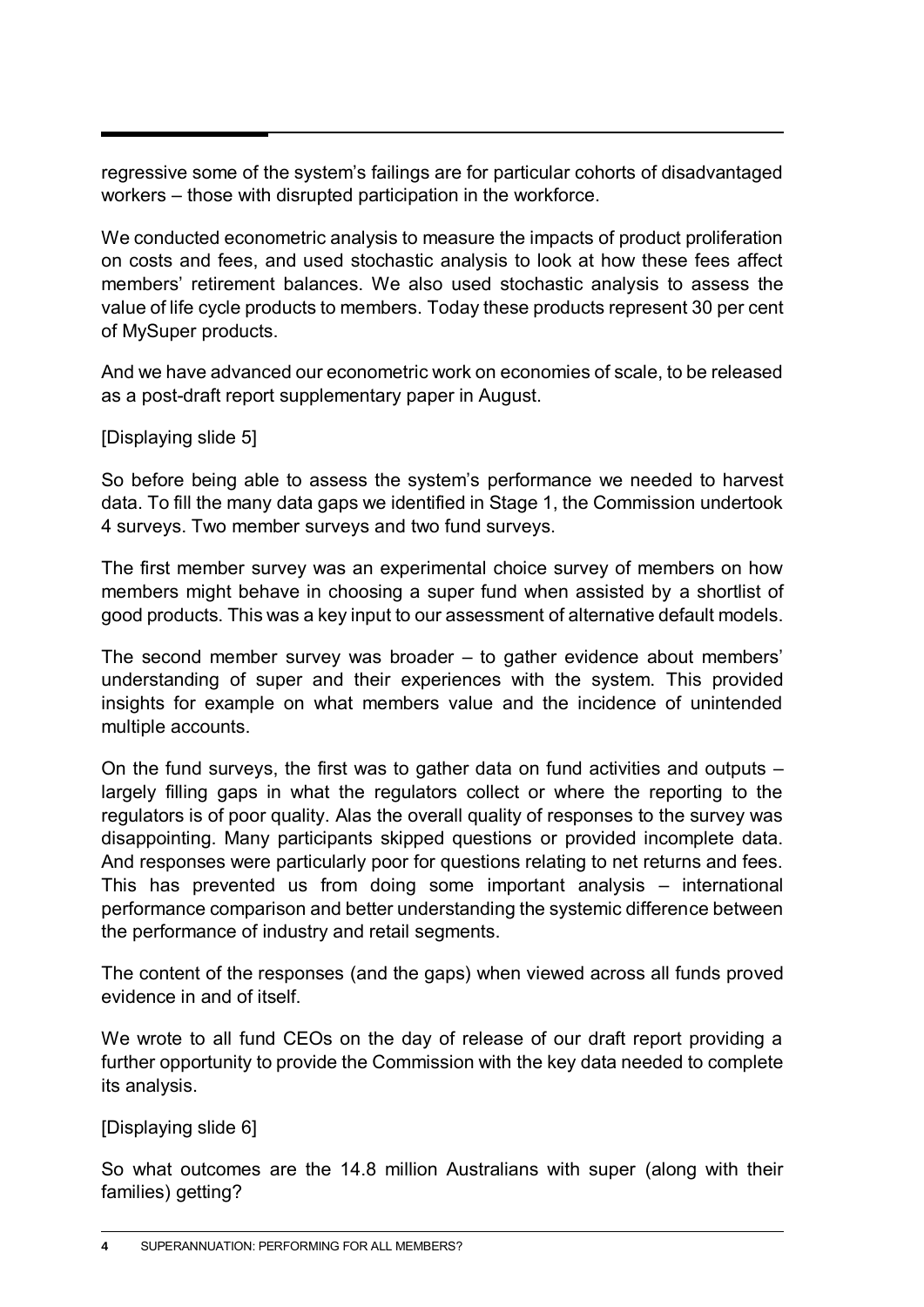## [Displaying slide 7]

Our draft report presents a pretty mixed report card. The good news is that most members are doing reasonably well. The not so good news is that our \$2.6 trillion super system has become an unlucky lottery for many members.

And why an unlucky lottery? The system suffers two fundamental flaws that set the odds against many members:

- Members accumulating unintended multiple accounts, and paying billions of dollars each year in unnecessary fees and insurance premiums.
- Entrenched underperformance, not just in the choice segment but also the default (today's MySuper) segment.

We found that the odds of being a fund member with these two problems is both too high and highly regressive in its impact – causing greater harm to young people, workers on low incomes and workers in an out of the workforce. These are two awkward truths that need to be addressed. And perhaps it seems well known in the industry. As ex RBA (Reserve Bank of Australia) Governor Bernie Fraser observed last week, 'The problems have been there for yonks but there has been a hell of a lot of inertia'.

### [Displaying slide 8]

Turning first to unintended multiple accounts: We found that one in three member accounts in the system are unintended multiples – that's about 10 million accounts. That's because the super system continues to staple the member's account to the employer and not the worker. So every time a worker changes job, especially for the two-thirds of members who default when they change job, they typically end up with another super account.

To date, the onus has been on members to proactively consolidate their existing accounts, and we know that many members have failed to do this or left it so late that their balances have been seriously depleted. As we can see from this chart, it's not just young people either – people in their 40s are most affected. But it would appear that most of these unintended accounts are first opened when people are younger or in the formative stages of their careers.

Our estimates suggest these unintended multiples collectively cost the members who hold them \$1.9 billion a year in excess insurance premiums and \$690 million in excess administration fees — or \$2.6 billion in aggregate each year.

#### [Displaying slide 9]

And over a working life, an unintended multiple account can leave a typical member with \$51,000 or 6 per cent less to retire with. So a case of less member accounts can mean much more in retirement.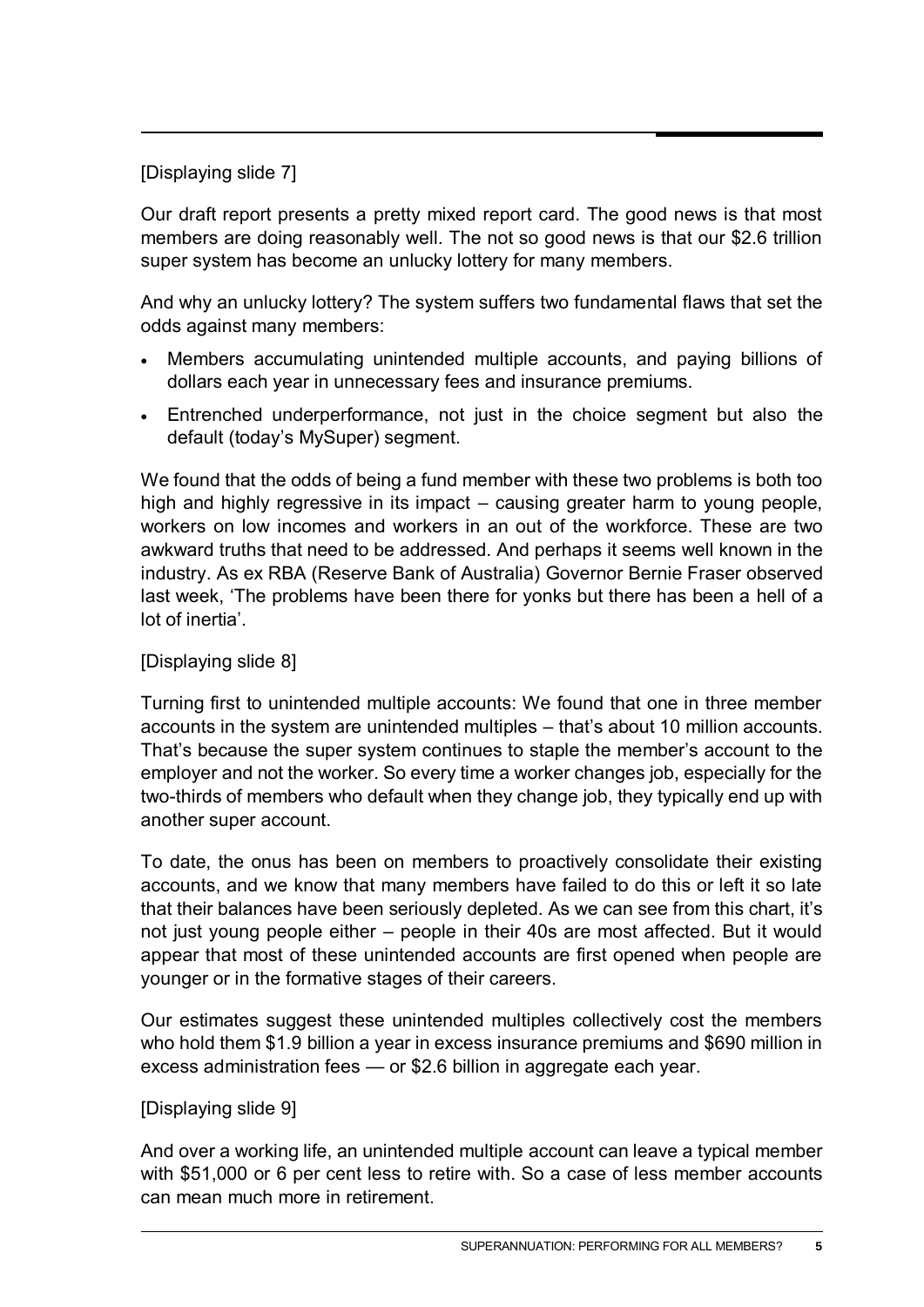## [Displaying slide 10]

The second big flaw is entrenched underperformance. Our analysis reveals that many members are ending up in underperforming funds. For funds as a whole – so taking account of both default and choice members – we found that over 1 in 4 funds underperformed over the 12 years to 2016. We were constrained by data here, and hence only able to look at those funds that have MySuper products (for technical reasons that are documented in the draft report).

What's important about this chart is it's a tailored benchmark – tailored to the asset allocation of each individual fund. Poor performers cannot hide behind differences in their asset allocation from that of other funds in the market.

The 20 underperforming funds represent about one-third of the nearly 15 million member accounts in our dataset. About half of the underperformers are retail funds, and a third industry funds.

But again, it's not all bad news. About 10 million member accounts (67 per cent of our sample) are in funds that beat their benchmark over the 12-year period. As you would have seen from the media coverage, we also found that not-for-profit funds outperform retail funds *on average*.

But, it's the distribution that really matters when it comes to the outcomes for an individual member. Or in simple terms – not all members experience the average. Indeed millions do not given the size of our super system.

[Displaying slide 11]

This cameo shows just how much the dispersion in member outcomes really matters. Being in a bottom-quartile fund can leave a typical member with \$635,000 less (or 53 per cent) when they retire, compared to being in a top-quartile fund.

[Displaying slide 12]

Looking specifically at the default segment, we took the current set of MySuper products (and their predecessors) and tracked as many as we could back over the past 10 years to see how they have performed over this time.

The top 10 did well – a median return of 5.7 per cent a year for their members. And importantly they hold just over half of default member accounts (some 6.1 million or 55 per cent) and just under half of default assets (\$225 billion).

But 26 – or about 1 in 3 – underperformed a benchmark reflecting the average asset allocation of MySuper products. They generated a median return of just 3.9 per cent a year for their members. They account for 1.7 million member accounts.

Of these underperforming MySuper products: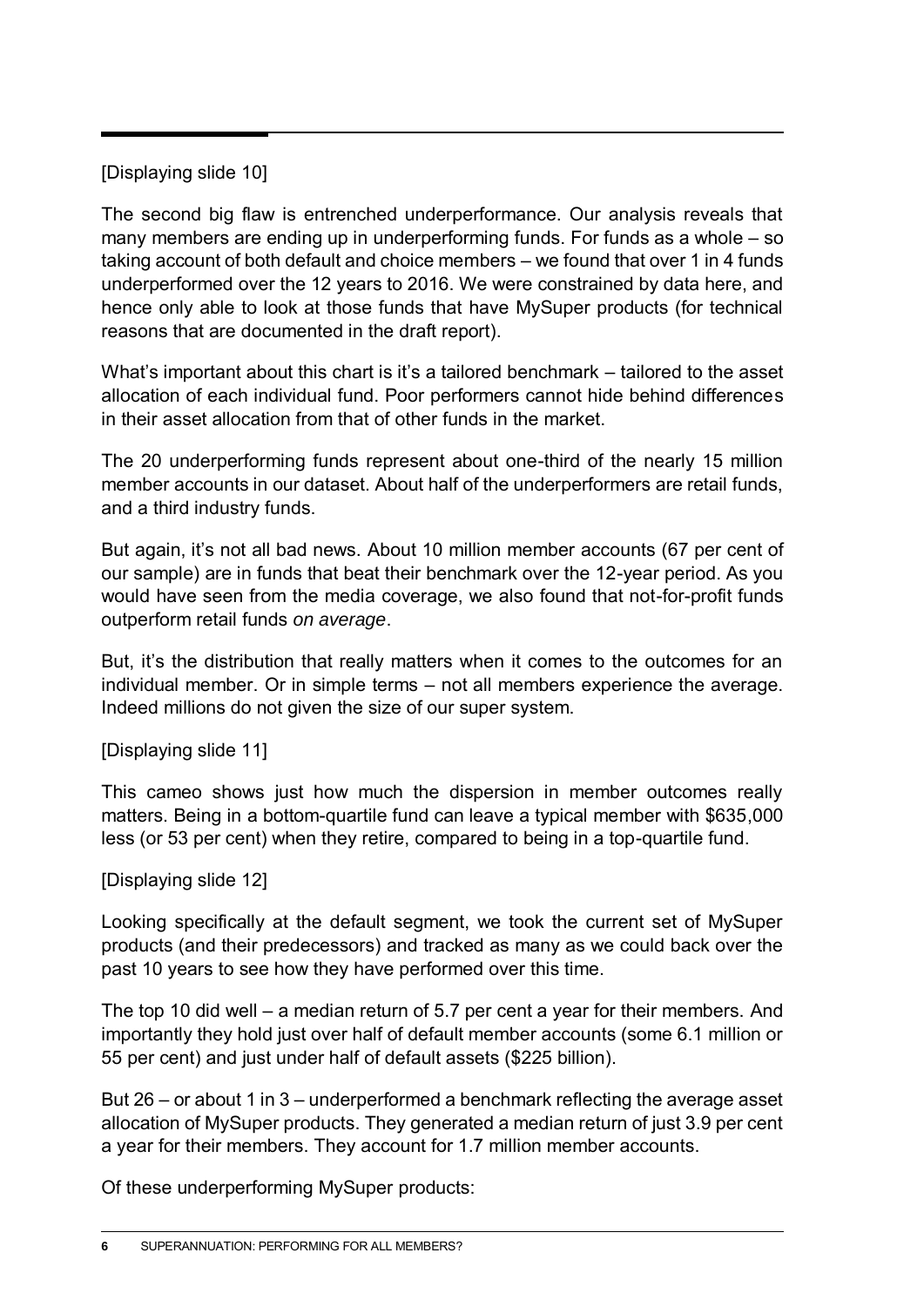- 12 are in retail funds, 10 industry, 3 corporate and 1 public sector
- 8 are life-cycle products (which make up nearly a third of all MySuper accounts).

Averages and medians conceal a lot of variation – what matters is where the individual members are. The take-out message from this chart is that there is too much variation in the long-term outcomes that default members are getting.

[Displaying slide 13]

The large differences in investment performance for MySuper products have significant implications for members. We estimated that being in an underperforming MySuper product can leave a typical new workforce entrant \$375,000 or 36 per cent worse off by retirement.

And if all members in the underperforming MySuper products had been in the median top 10 MySuper product, they would have collectively been better off by over \$1.3 billion annually (or about \$770 each annually, on average).

[Displaying slide 14]

Turning to the choice segment. Looking at the choice segment was challenging – there are over 40 000 products with much variation between them, and data on many of these products are hard to come by, especially over a 12-year time period.

But we managed to capture 362 of the larger investment options in the system, covering about 13 per cent of assets in the choice segment.

And we found that 1 in 2 underperformed a benchmark tailored to their own asset allocation. About three-quarters of these are offered by retail funds, and a fifth are offered by industry funds. And given the self-reporting (positive) bias here – one could argue this is about as good as it gets for the choice segment even if we were to capture more of this segment through an expanded sample.

While we don't know how many member accounts this represents, there are 11 million members in the choice segment of the system. So, clearly, many members in choice – as well as default – could be doing a lot better.

[Displaying slide 15]

We also found problems elsewhere in the super system. And given time today I'll focus less on the detail and more on the common theme. And that is all these problems have regressive impacts – hurting most those members with lower balances, many of whom happen to be younger members, those on lower incomes through their working lives and those who move in and out of the workforce.

Three of the major ones are: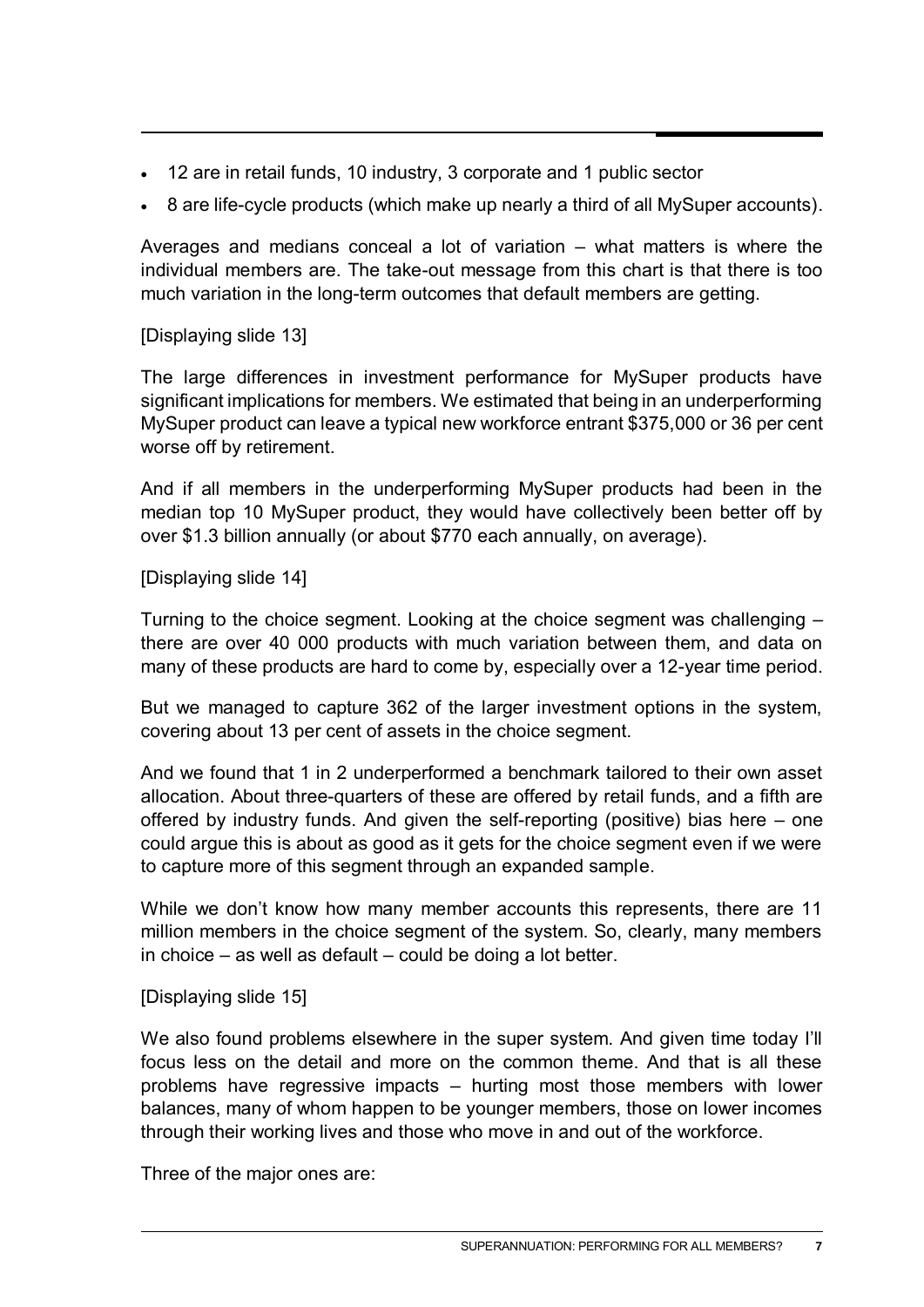- Fees erode balances. Australians pay around \$30 billion each year in super fees (and that doesn't include insurance premiums). We found that products with higher fees tend to deliver lower net returns over time, even after we have netted off the fees. And just 0.5 per cent in higher fees can leave a member \$100,000 worse off by retirement.
- There are over 40 000 products in accumulation, and comparing them is diabolically hard, even for experts. Members are lost in the weeds of the unhealthy troika of product proliferation, poor disclosure and questionable advice. And the irony of the system is that, if anything, products are most complex during accumulation and most simple in retirement – when the reverse constellation is needed for most members. Moreover, there is a positive relationship between the number of options offered by a fund and the average ratio of their fees to net assets. That delta can result in super balances at retirement being between \$140,000 and \$230,000 lower.
- Insurance. Many members are being defaulted into insurance products they don't know about (1 in 4 from our member survey) or that materially erode their retirement balances (by up to \$50,000). Many young people (especially under 25s) are paying for insurance they simply don't need. And many end up with 'zombie' policies they can't even claim on. Income protection is the chief culprit here.

#### [Displaying slide 16]

And so the super system needs to change and this imperative will only grow in terms of member harm in our ever evolving workforce.

Compared to the environment that gave rise to Australia's super system back in the late 1980s, contribution levels are much higher, women are more likely to work and life expectancies are higher – put bluntly, much more is at stake today in financial terms.

And things will only get worse unless we change the system. The labour market itself is changing, with multiple job holding becoming more common, and people changing industry and occupation more than in the past. We are already starting to see the gig economy and technologies such as automation breaking down some of the industry and occupational boundaries we once had.

Retirement itself is also evolving. People are working for longer and are retiring with bigger super balances. Retirement is getting more complex too, with rising longevity, wealth tied up in housing and different kinds of risks that need to be guarded against. Retirement will not get any easier for Australians to navigate.

[Displaying slide 17]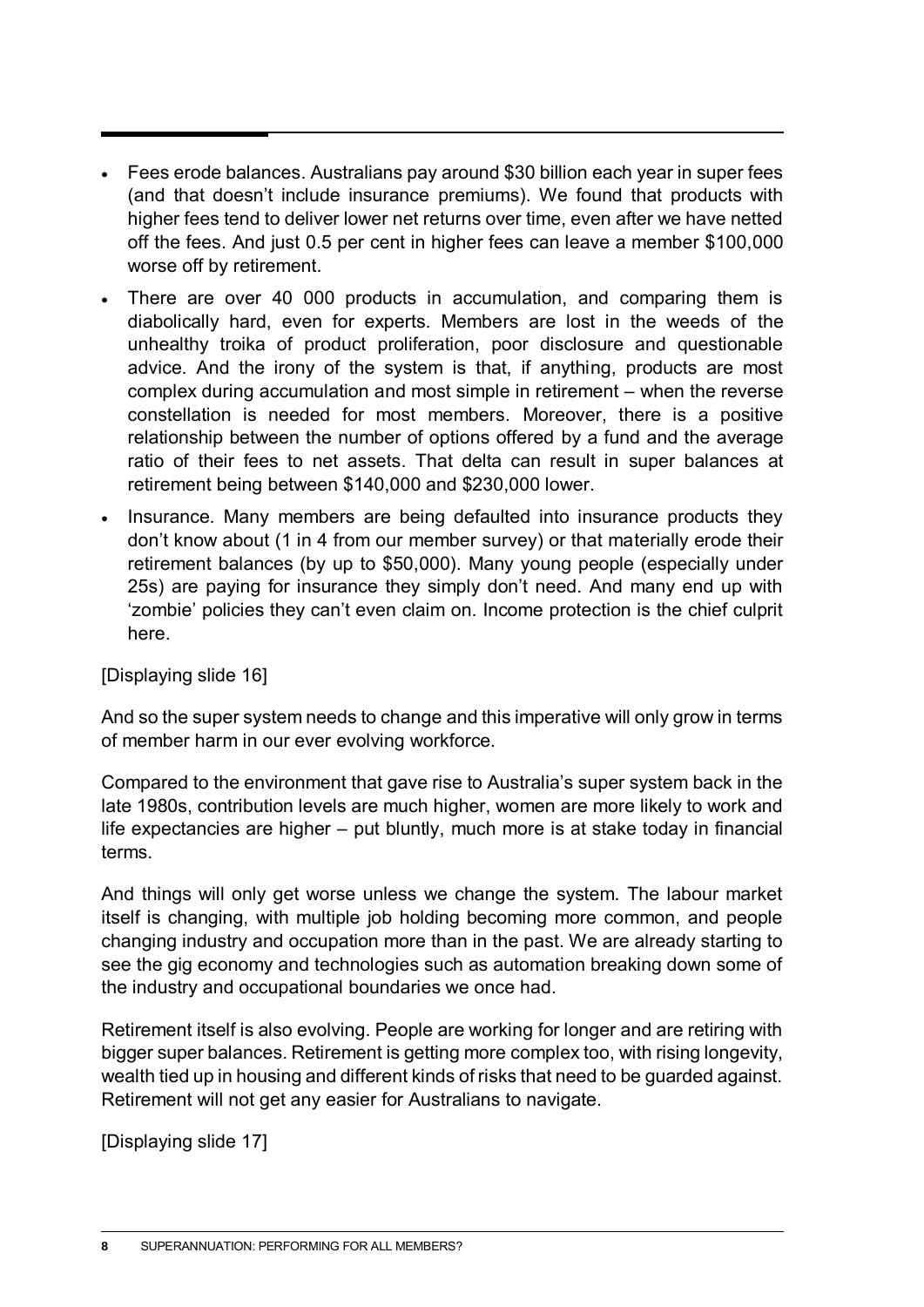We've some ideas on modernising the super system so super is no longer the unlucky lottery it has become for many.

To recap, the odds are not great for members today. 1 in 3 accounts is an unintended multiple. 1 in 4 funds persistently underperform, and even in the better-performing default segment, 1 in 3 MySuper products underperforms. In choice the odds worsen, with 1 in 2 products underperforming, notwithstanding our small sample size.

Policy initiatives to date have chipped away at some of the problems, but have clearly not gone far enough. Our draft report calls for some fundamental changes to the super system. We want to head-high tackle the twin problems of a member being defaulted into an underperforming fund and accumulating unintended multiple accounts. Fixing these problems would benefit members to the tune of \$3.9 *billion* each year.

[Displaying slide 18]

To do this, we want to make default the exemplar, and all about the member. So behavioural economics has inspired and informed our thinking. As noted by Professors Nicholas Barr and Peter Diamond in a submission to our inquiry, some people will have bad outcomes if forced to make choices from a large number of funds, meaning the normal forces of supply and demand cannot be relied on. But the use of a competitive process to afford funds access to default members (competition for the market) can harness the benefits of a robust competitive process for members — and based on criteria that matter most to them — in driving better performance and better member outcomes (while also weeding out underperformance).

We have a package of improvements – including 22 draft recommendations – with three elements at its core.

First and foremost, members only default once. And their account is attached to them and moves with them when they change jobs – their super follows them. They will only have a different product if they choose to switch. We are recommending the ATO (Australian Tax Office) put in place new processes to facilitate this, as well as taking stronger action to mop up the existing stock of unintended multiple accounts.

Second, we make funds compete for the new job entrant component of the default market every four years to appear on a 'best in show' list of the top performing funds. This list would include up to 10 top performers, with simple and comparable metrics to help members choose. This will make member engagement easier, especially for new workforce entrants. And comparing fund performance at last becomes a possibility.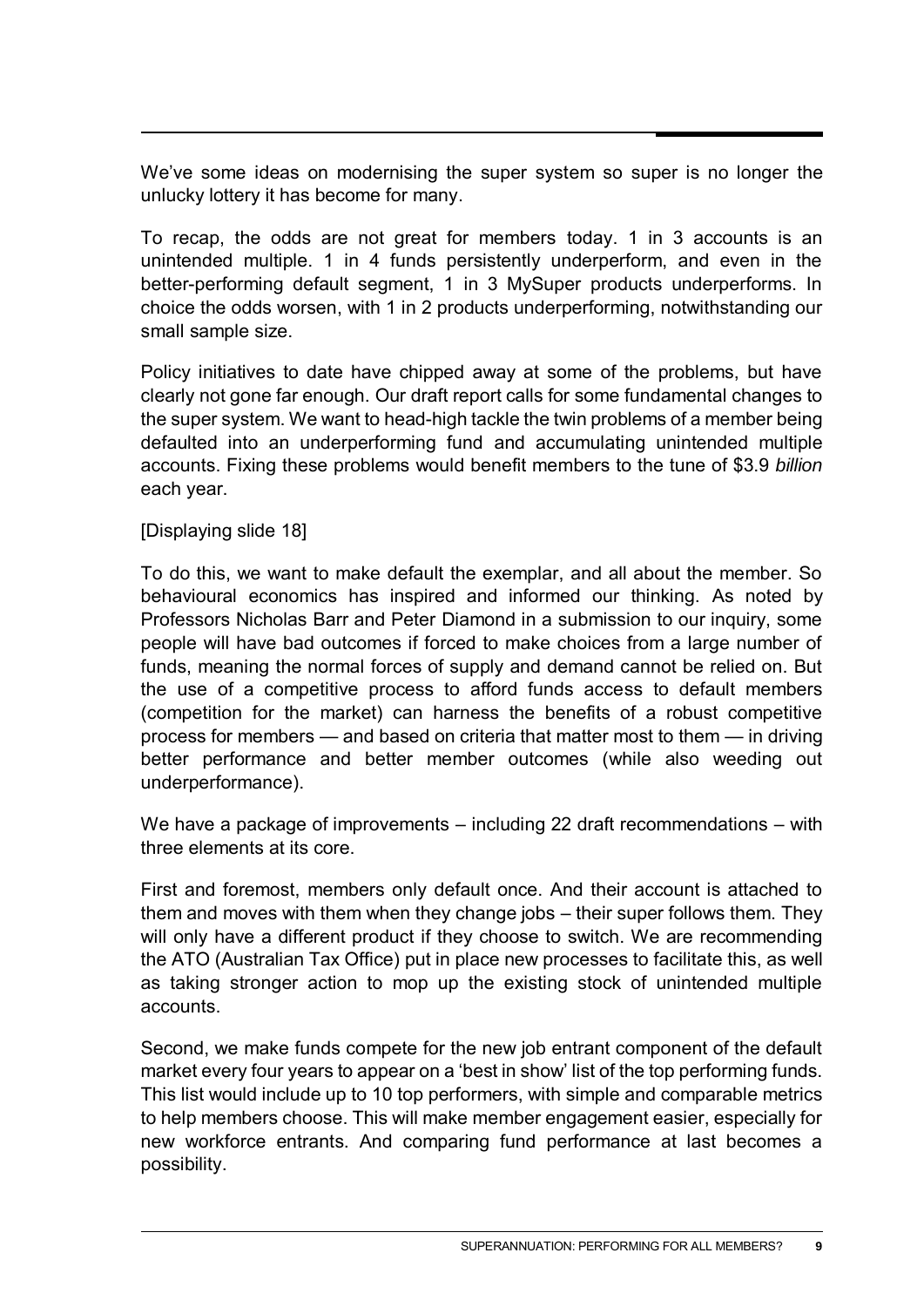The 'best in show' shortlist will support member engagement, but it does not solely rely on member engagement to work. Those new workforce entrants who fail to make a choice will simply be defaulted into one of the 'best in show' funds, determined by sequential allocation. And we learned from our member choice survey that number is likely to be low – some 5 per cent of members.

Funds will need to compete to be on this 'best in show' shortlist, and in doing so extend their best in show offer for new workforce entrants to their existing default members. This would see the benefits immediately spilling over to many existing default members. Funds will be selected every 4 years by an independent expert panel set up for the task. And this independent panel should be comprised of experts who can make decisions about what benefits the *members*.

To guard against poor decisions, the panel's processes should be transparent, by publishing selection criteria and weights, as well as the reasons for decisions.

The third core element of our package – one that has got much less attention than the other two – is an elevated threshold for MySuper. This is essential to make MySuper a safe list of good funds for members – which it is not today. Raising the bar will mean that underperforming funds must either lift their game, exit with APRA (Australian Prudential Regulation Authority) shepherding their members to another fund or merge. And existing members will be the largest beneficiaries of this.

We are aware that there is already a scale test in MySuper, but it clearly hasn't worked, with 112 funds in the super system still having less than \$1 billion in assets. And these funds have 2 million member accounts. The Government is trying to legislate an outcomes test — a step in the right direction, but we think the outcomes test needs to be bolstered too.

#### [Displaying slide 19]

So what will this all look like for members? We are also recommending that the ATO set up a 'centralised online service' – a one-stop-shop for members to choose where their super goes when they start a new job, to move to a new fund or consolidate accounts. And to review their current super product against the 'best in show' shortlist each time they log on.

We recommend this electronic system be compulsory for all employers and employees. And its design should be based on thorough consumer testing, so we are not being too prescriptive about what it should look like.

Essentially, new workforce entrants are nudged to select a product from the 'best in show' shortlist. But they can also see the list of all MySuper products and choose from them, or nominate any other product if they want something else. All MySuper products, whether on the best in show list or not, will have a simple and comparable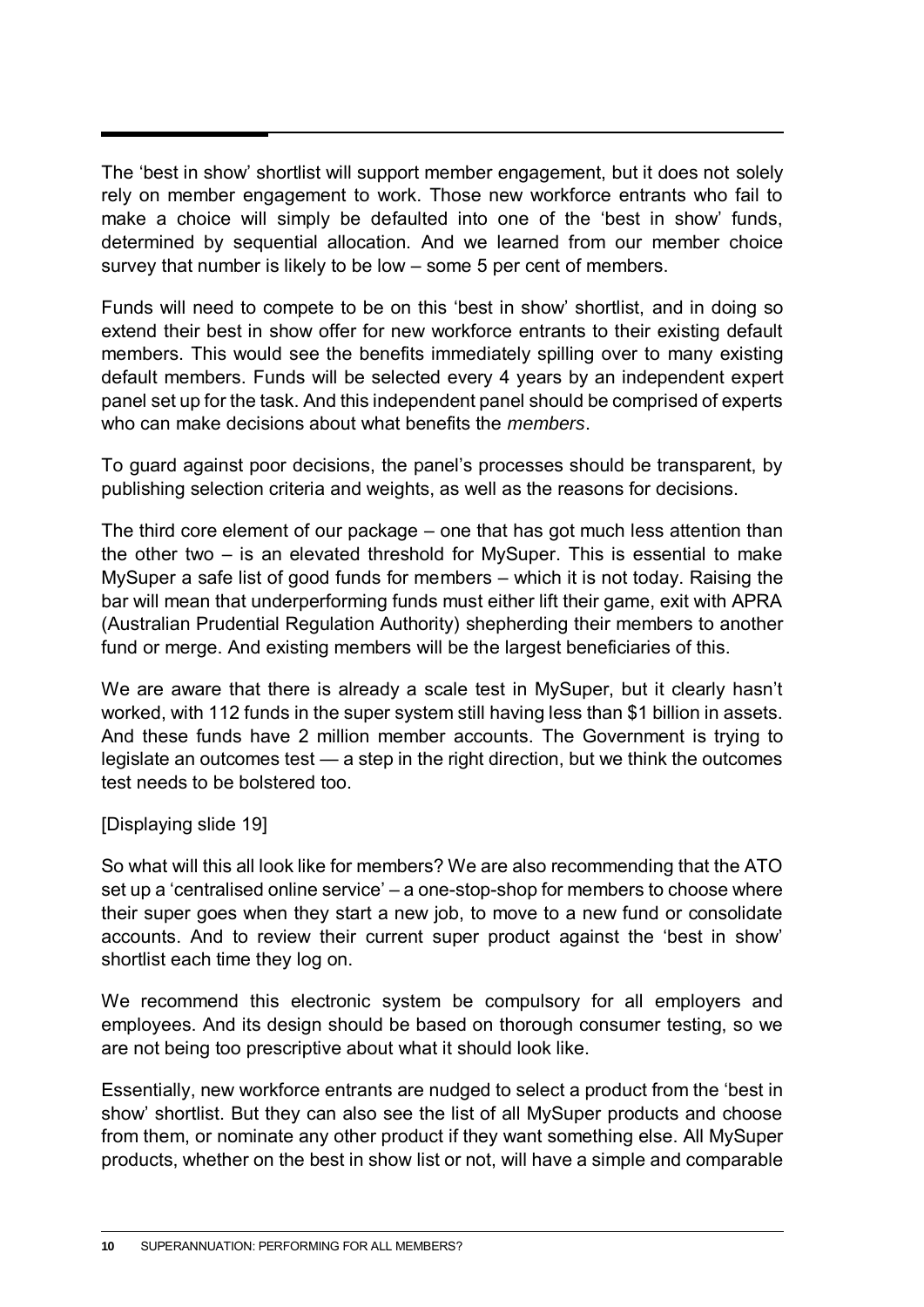one page dashboard that will be easily accessible through the online service. Nobody will be forced to choose or switch products at any time.

Existing members can log on at any time, to compare their current product with the best in show list, and to switch if they want. If they have just started another job or re-entered the workforce, their last active super product will become their default product – a very different situation to what happens today.

[Displaying slide 20]

We see all members benefiting from our proposed changes to default allocation, not just new workforce entrants – though it is new entrants that will immediately no longer be facing the twin risks of being defaulted into multiple accounts and underperforming products.

Under our proposed system, member engagement will be greater, and fewer members would default each year.

Competition would be harnessed and its benefits unlocked – not the unhealthy competition we see today (especially in the choice segment) that favours the funds, but competition that delivers for members. These benefits would include stronger performance, lower fees, and greater innovation.

Now, this is not all about new workforce entrants, and nor is it about shortlisted funds gaining control of all the default contributions in the super system. On the contrary, existing members will remain in their current fund unless *they* choose to switch. Those that do nothing will benefit from greater and healthy competition in the system, and the requirement that shortlisted funds extend the benefits to their existing members. As a result, most existing default flows will remain where they are unless a fund loses MySuper authorisation under the much needed higher threshold.

But we do expect to see much more voluntary switching than in the past, as we are making engagement a lot safer and simpler. We have undertaken transition modelling. And modelling that APRA has found to be sound and consistent with their role as shepherd being manageable.

A key outcome we envisage from our policy changes is the exit of persistent underperformers, with the tail of persistently underperforming funds departing in an orderly manner and their members shepherded into better performing funds. Ideally the shepherding would be by the existing Trustee board, through a merger they see as in the best interests of their members. But ultimately the regulator stands ready to shepherd when needed.

This won't lead to a 'super' oligopoly as some have suggested. The 'best in show' only applies initially to new job entrants — some half a million new members each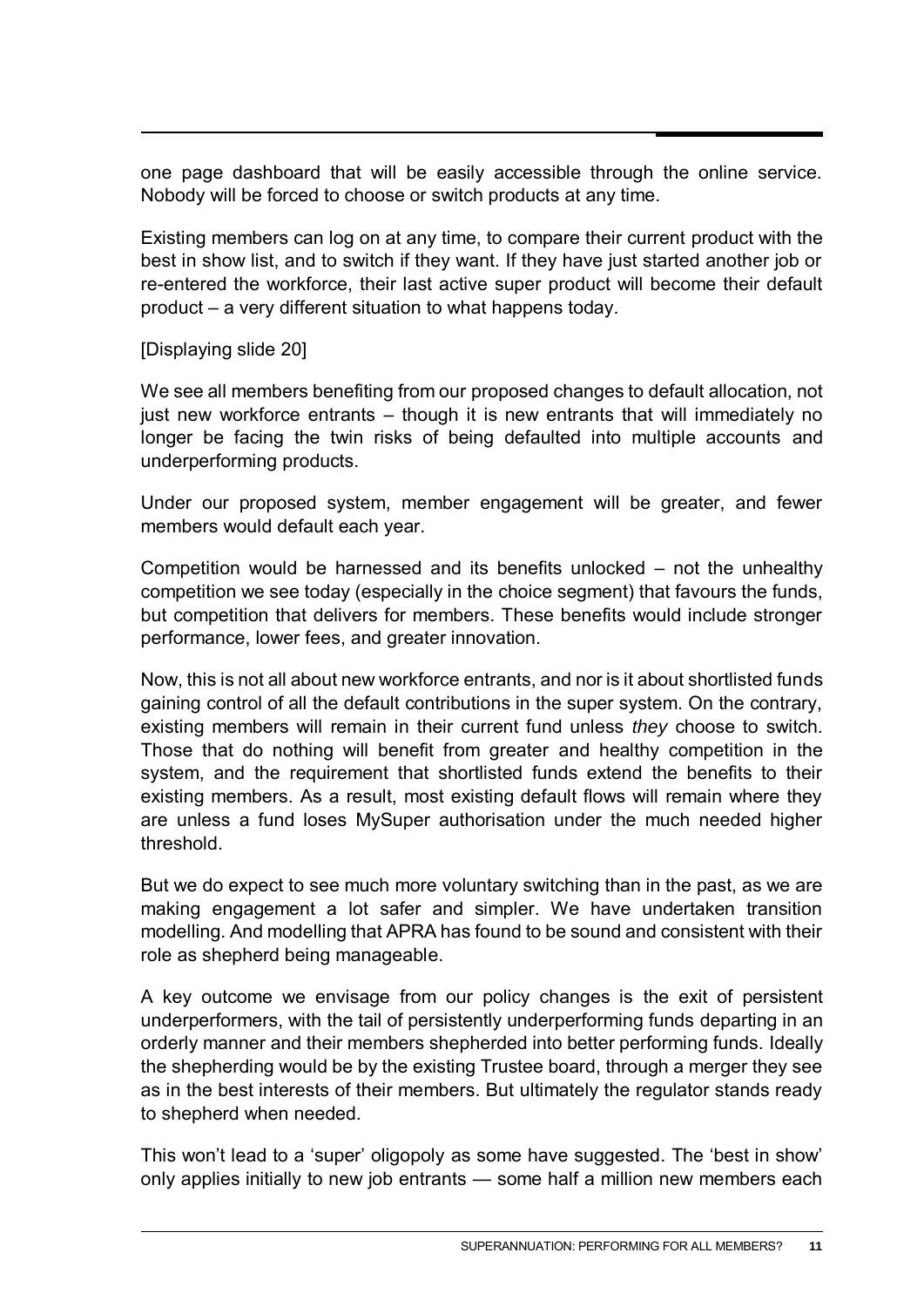year with about \$1 billion in assets (albeit growing quickly from that starting base). The sheer size of the system — \$2.6 trillion today and projected by others to grow to \$4.3 trillion by 2032 — clearly has the capacity to support many, many more than just our 10 best in show funds. And the distribution of fund performance over the past 10 years suggests that many good funds will be nipping at the heels of the shortlisted funds every 4 years when the list is revisited.

Importantly, the benefits are not just about default – choice members would see benefits too, and not just from funds lifting their game generally. The 'best in show' shortlist would serve to improve financial advice – by becoming a benchmark for advisers to use in recommending products, and for their customers to put pressure on advisers to explain why any product advice diverges from the list. It will also help regulators to enforce the Future of Financial Advice laws. And ASIC (Australian Securities and Investments Commission) has provided us with advice to that effect.

[Displaying slide 21]

And just how big are the benefits of change? We ran some cameos to look at how much members would be better off if the super system was no longer an unlucky lottery.

By fixing the twin problems of unintended multiple accounts and entrenched underperformance there are huge benefits for many members.

- Even a typical 55 year old worker today would be over \$60,000 better off in retirement.
- And for today's new job entrant, being defaulted once into a top performing fund would see them over \$400,000 better off when they retire in 2064.

Specifically, these numbers are for someone being defaulted into a single top performing MySuper product rather than two underperforming products.

[Displaying slide 22]

Our package of improvements has many other elements too. We are recommending:

- Clearer, simpler and more widely applied product dashboards to help members shop around. ASIC should play a 'make it happen' role here.
- Making insurance opt-in for members aged under 25 and with inactive accounts, as well as a process to strengthen the industry's insurance code and make it binding and enforceable.
- Bringing governance up to best practice, by requiring all boards to maintain and use skills matrixes, setting stronger disclosure requirements around outsourcing, and greater regulator scrutiny of mergers. Mergers are not occurring as often as they should. In the report we highlight as best practice the example of